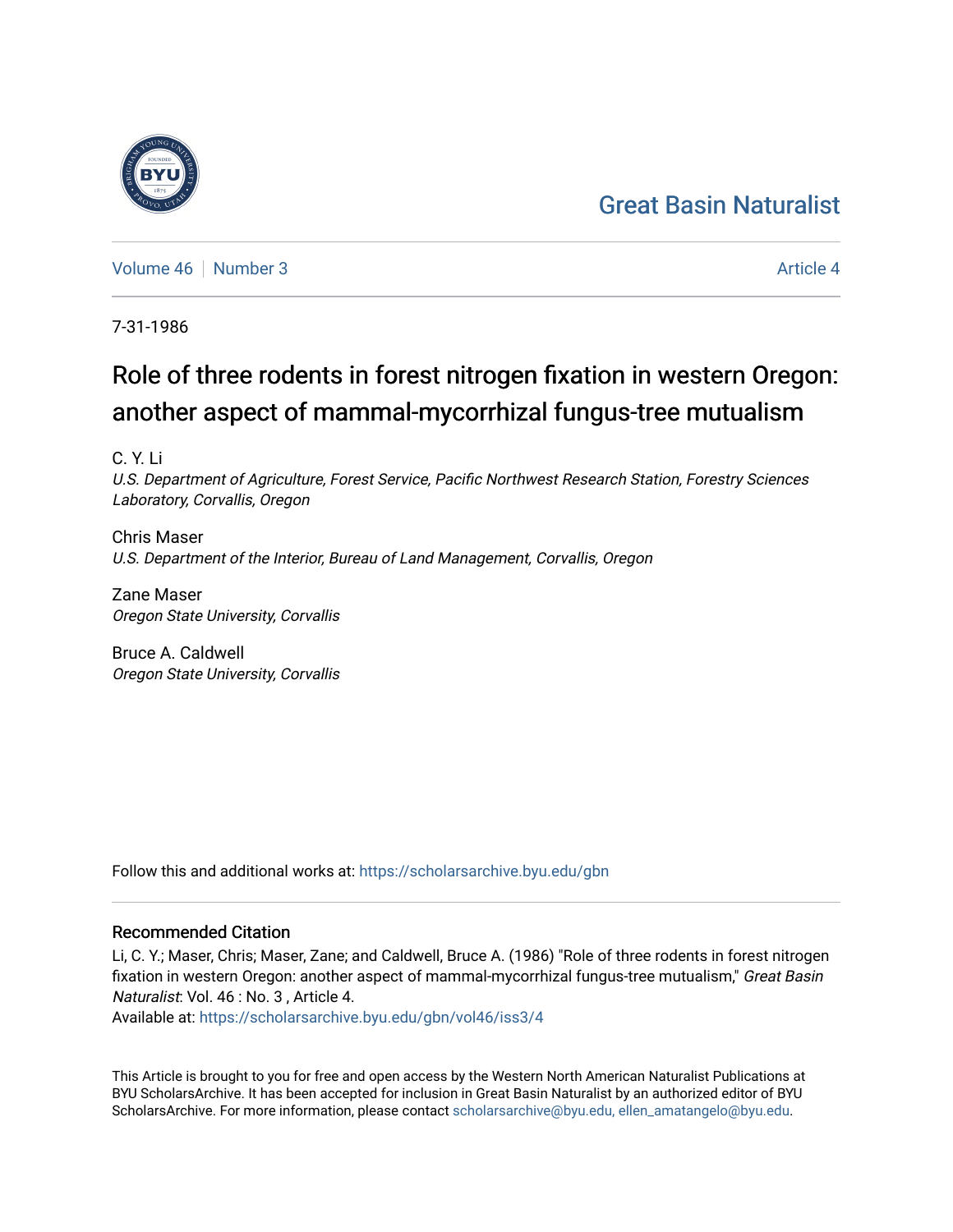## ROLE OF THREE RODENTS IN FOREST NITROGEN FIXATION IN WESTERN OREGON: ANOTHER ASPECT OF MAMMAL-MYCORRHIZAL FUNGUS-TREE MUTUALISM

C. Y. Li<sup>1</sup>, Chris Maser<sup>2</sup>, Zane Maser<sup>3</sup>, and Bruce A. Caldwell<sup>4</sup>

ABSTRACT. —To determine the role of the California red-backed vole (Clethrionomys californicus), the northern flying squirrel (Glaucomys sabrinus), and the deer mouse (Peromyscus maniculatus) in the nitrogen cycle of forest stands in western Oregon, bacterial colonies were isolated and purified from feces, and their nitrogen-fixing ability measured by acetylene-reduction assay. The ability of the bacterial species Azospirillum sp. to withstand freezing was also tested. Fecal extracts were used to test whether fecal pellets can provide the nutrients necessary for growth of the bacteria. All the feces tested contained viable nitrogen-fixing bacteria, and both species can survive drying and one can survive freezing. Azospirillum colonies grew well on liquid medium but required yeast extract for growth and nitrogenase activity. Fecal extracts from flying squirrels and chickarees (Tamiasciurus douglasi) were as effective as the yeast. The results suggest another link in the chain of mutualism that unites small mammals, mycorrhizal fungi, and forest trees.

Some small forest-dwelling rodents help maintain productivity of forested ecosystems by disseminating viable spores of hypogeous, mycorrhizal fungi (Kotter and Farentinos 1984, Maser et al. 1978, Mclntire 1984, Rothwell and Holt 1978, Trappe and Maser 1976). Nitrogen-fixing bacteria have recently been found in fungal sporocarps eaten by small mammals (Hunt and Maser 1985, Li and Castellano 1985, Maser et al. 1978). To deter mine whether small mammals play <sup>a</sup> role in the nitrogen balance of the forest by eating hypogeous fungal sporocarps and thereby dis persing the bacteria, we sought answers to these questions:

- Do feces of forest-dwelling rodents contain nitrogenfixing bacteria?
- Are these nitrogen-fixing bacteria viable after passage through a rodent's intestinal tract?
- Can these bacteria survive freezing, drying, and high temperature?
- Do the fecal pellets provide the nutrients necessary for growth of nitrogen-fixing bacteria?

We studied three common and widely dis tributed forest rodents: the deer mouse (Per omyscus maniculatus), the California redbacked vole (Clethrionomys californicus), and the northern flying squirrel (Glaucomys sabrinus).

The deer mouse, ubiquitous throughout most of North America, feeds on fruits, seeds (including conifer seeds), and hypogeous, mycorrhizal fungi (Hunt and Maser 1985, Maser etal. 1978, 1981). The red-backed vole ranges south of the Columbia River, throughout the forested areas of western Oregon into north western California, and from the Pacific Coast to the crest of the eastern Cascade Range (Maser et al. 1981). It eats mostly hypogeous fungal sporocarps (Maser et al. 1978, Ure and Maser 1982). The flying squirrel, a nocturnally active inhabitant of most coniferous forests throughout temperate North America, also eats mostly fruiting bodies of hypogeous, mycorrhizal fungi (Maser et al. Food habits, 1985; Maser et al. Northern flying squirrel, 1985).

We recognize that more quantitative data may be desired than is found in this paper. Our data are the first reported for the follow ing interactions, however, and we are only now determining what quantitative questions can and need to be asked. Further, we have not found a way or person to identify the unknown bacteria and yeasts that we encounter.

<sup>&</sup>lt;sup>1</sup>U.S. Department of Agriculture, Forest Service, Pacific Northwest Research Station, Forestry Sciences Laboratory, 3200 Jefferson Way, Corvallis, Oregon 97331.

 $^{\rm k}$ U.S. Department of the Interior, Bureau of Land Management, Forestry Sciences Laboratory, 3200 Jefferson Way, Corvallis, Oregon 97331

<sup>&</sup>lt;sup>3</sup>Department of Forest Science, Oregon State University, Corvallis, Oregon 97331.

Department of Microbiology, Oregon State University, Corvallis, Oregon 97331.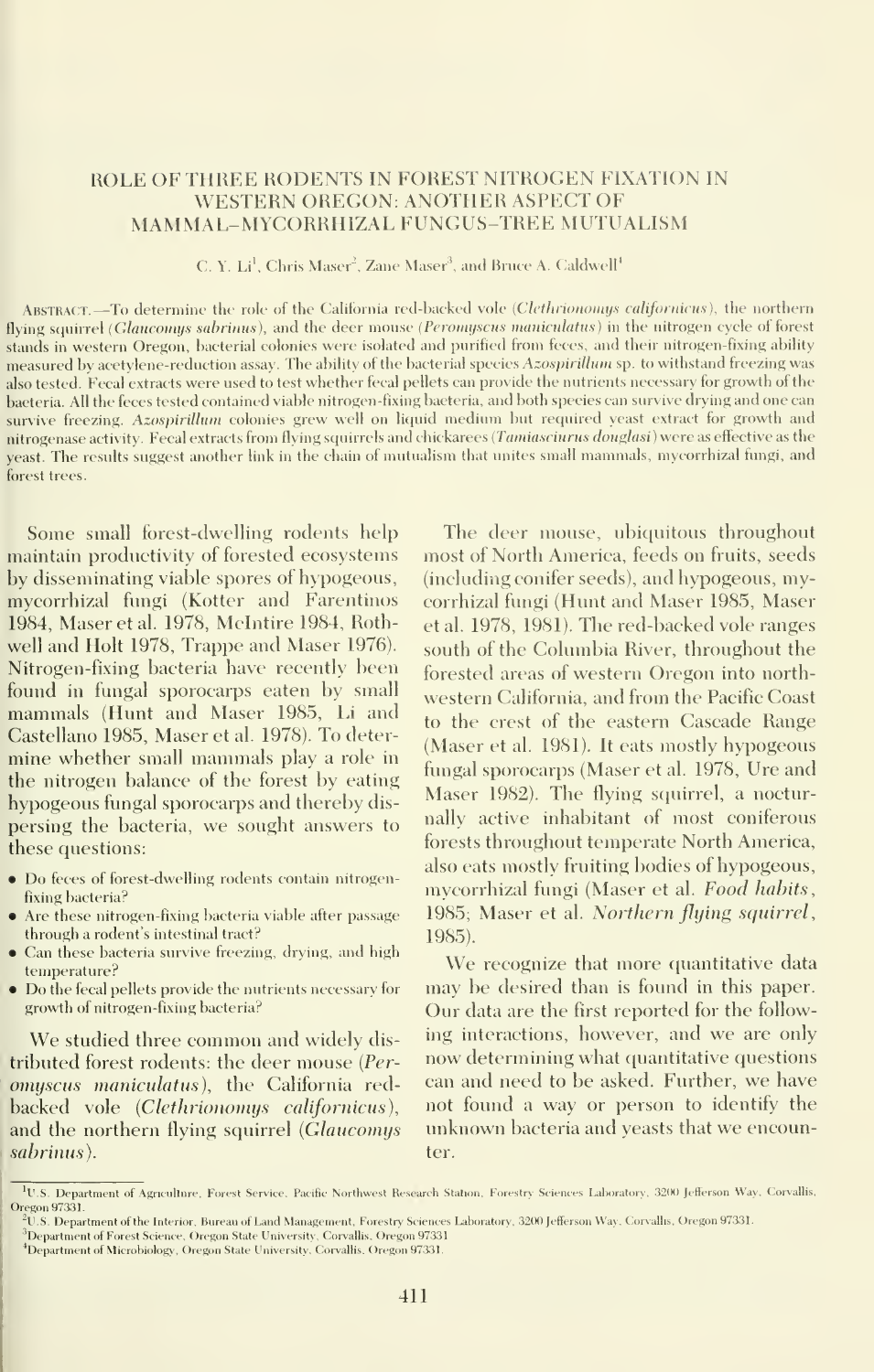| Bacterium<br>isolated    | Source                     | Acetylene reduction<br>(nmole ethylene/<br>mg protein per hr) |
|--------------------------|----------------------------|---------------------------------------------------------------|
| Az <i>ospirillum</i> sp. | California red-backed vole | $167.0^1$                                                     |
| Azospirillum sp.         | Northern flying squirrel   | $88.6^2$                                                      |
| Clostridium butyricum    | Deer mouse                 | 344.0 <sup>1</sup>                                            |

Table 1. Acetylene reduction by bacteria isolated from small mammal feces.

<sup>1</sup> Average of 5 replicates

<sup>2</sup>Average of 3 replicates

#### **METHODS**

To determine if nitrogen-fixing bacteria survive passage through rodent digestive tracts, techniques for fecal collection and lab oratory techniques were developed to isolate and purify bacterial colonies from rodent feces (Li and Maser, 1986). Acetylene-ethylene as say for nitrogenase activity as an indication of nitrogen-fixing ability was as described by Hardy et al. (1968). Yeast populations in feces were determined by dilution-plating on sodium albumenate agar (Waksman and Fred 1922).

To test the ability of Azospirillum sp. to withstand freezing, flying squirrel feces were held at  $-17$  C (1 F) for three months. The feces were thawed and the bacteria isolated, grown, and tested for nitrogenase activity (Li and Maser, in press; additional details on file. Forestry Sciences Laboratory, Corvallis, Ore gon 97331).

Azospirillum sp. isolated from feces of the flying squirrel were used to test whether fecal pellets provide the nutrients necessary for growth of nitrogen-fixing bacteria. We used fecal extracts from both the flying squirrel and the chickaree (Tamiasciurus douglasi), a diurnal tree squirrel that shares the flying squirrel's habitat in the Pacific Northwest. Fecalextracts were prepared by homogenizing the fecal pellets in deionized water (2:100 w/v) in a Polytron with a saw-tooth generator, 165 x 12 mm, at maximum speed for <sup>1</sup> min. Debris was removed by centrifugation for 30 min at 14,500 x g. The supernatant was filter-steri lized, and 0.2 ml was added to 20 ml of Döbereiner's nitrogen-free liquid medium (Döbereiner and Day 1976).

#### Results and Discussion

Feces of all the small mammals we tested contained viable nitrogen-fixing bacteria.

Azospirillum sp. —<sup>a</sup> microaerophilic, nitro gen-fixing bacterium (Lakshmi et al. 1977) was isolated from feces of one red-backed vole and five flying squirrels. Clostridium butyricum —an anaerobic, nitrogen-fixing bac terium (Buchanan and Gibbons 1974)—was isolated from feces of seven deer mice. The bacteria not only survived passage through the digestive tracts but also grew and reduced acetylene in vitro (Table 1).

Most bacteria do not survive freezing with out desiccation because they rupture on thawing; thus, bacteria to be stored are usually freeze-dried (Gherna 1981). Azospirillum sp. can survive freezing in the feces, however, and C. hutyricum forms an endospore stage that should also be able to survive freezing.

Azospirillum sp. survived at least 15 years in air-dried soil at 28 C  $\pm$  2 C (82  $\pm$  4 F) (Lakshmi et al. 1977). In our study C. hu turicum survived 3 months in air-dried feces, presumably in the endospore form, and it re tained the capacity to reduce acetylene.

Many workers have used yeast extract or yeast extract combined with vitamins to pro mote nitrogenase activity of acetylene-reducing bacteria (Barber and Evans 1976, Haahtela et al. 1981, Murray and Zinder 1984, Rennie 1981, Tyler et al. 1979). The Azospirillum colonies grew well on nutrient agar or trypticase soy agar, and they reduced acetylene when grown under conditions of 99% nitrogen and 1% oxygen. The bacterium required yeast extract for growth and nitroge nase activity (Table 2). Controls without acetylene were also assayed with negative results. Extracts from the feces of flying squirrels and chickarees were as effective as yeast extract for inducing nitrogenase activity. Addition of vitamins into the fecal extract proved unnecessary for growth and nitrogenase activity of Azospirillum sp. (Table 2).

Yeast extract, <sup>a</sup> component of many stan dard culture media (Tuladhar and Rao 1985),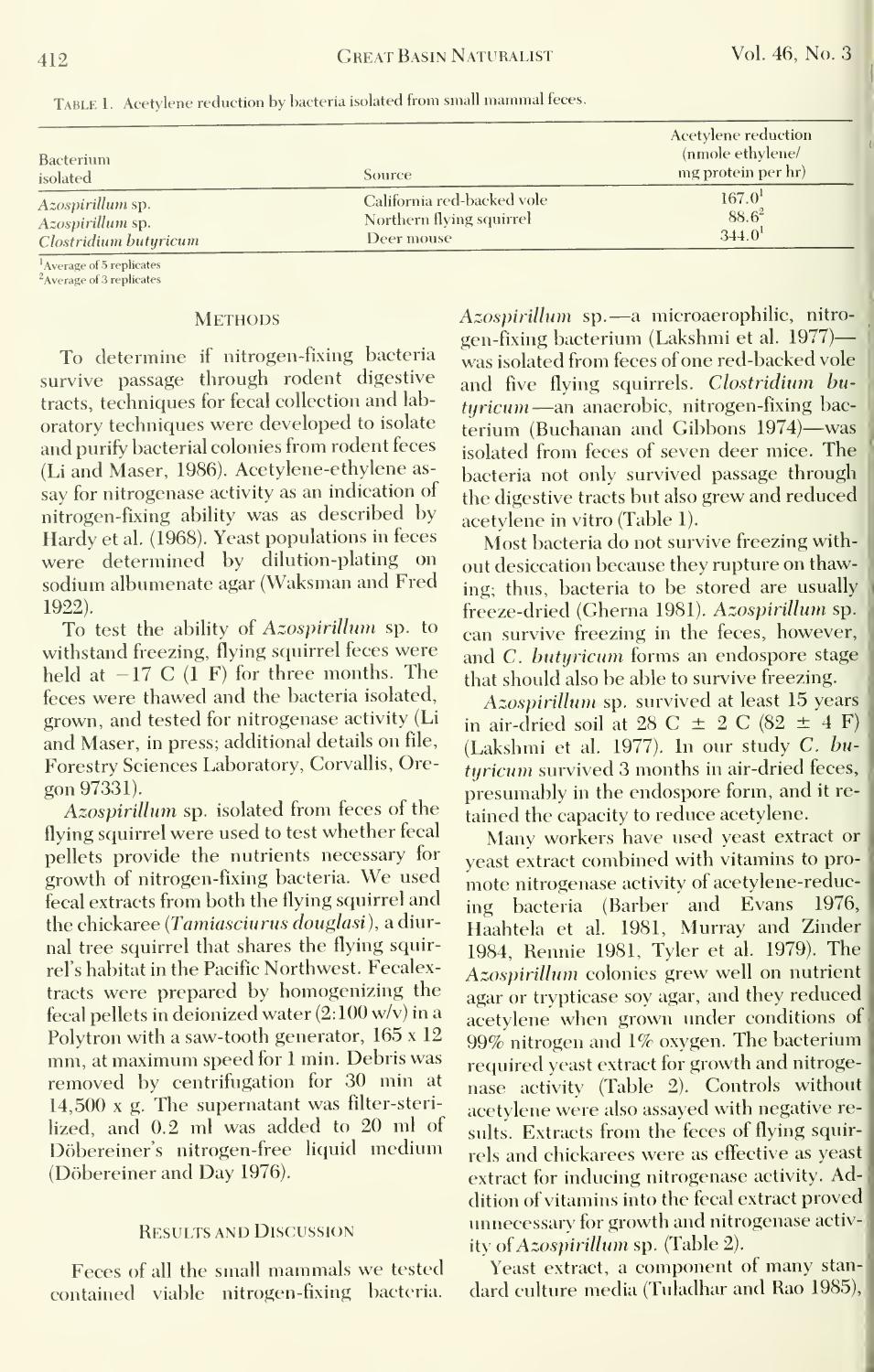TABLE 2. Influence of additives on acetylene reduction The deer mouse is one of the first small mamby Azospirillum sp. in Döbereiner's nitrogen-free liquid mals to occupy clearings after logging or fire, so it medium (Dobereiner and Day 1976).

| Growth condition                 | Acetylene reduction <sup>1/</sup><br>(nmoles ethylene/mg<br>protein per hr) |
|----------------------------------|-----------------------------------------------------------------------------|
| Medium with:                     |                                                                             |
| Yeast extract                    | 71.4                                                                        |
| Yeast extract and vitamins       | 88.6                                                                        |
| <b>Vitamins</b>                  | $\theta$                                                                    |
| Flying squirrel fecal extract    | 75.2                                                                        |
| Chickaree fecal extract          | 109.7                                                                       |
| Medium without:                  |                                                                             |
| Yeast extract and vitamins       | $\theta$                                                                    |
| $V$ Average of 3 replicates each |                                                                             |

is also necessary to the nitrogen-fixing bacteria in vitro (Table 2). We found (in three replications) that fecal pellets of deer mice contained yeast populations that ranged from 33,000 to 40,000 propagules per fecal pellet. A pure culture of yeast and a purified culture of Azospirillum sp., both isolated from feces of the flying squirrel, were placed in a nitrogen-free medium and incubated for five days at  $30 C(86 F)$ . Results (two replicates each) indicated that the veast propagules promoted growth and nitrogenase activity of the bacterium. Azospirillum sp. alone or yeast propagules alone in Döbereiner's liquid medium exhibited no nitrogenase activity, but Azospirillum sp. and yeast propagules together in Döbereiner's liquid medium formed 43 nmoles from acetylene per sample per 17 hr.

Viable nitrogen-fixing bacteria, yeast, and spores of hypogeous, mycorrhizal fungi all survived passage through the digestive tracts of rodents. (Viability of the mycorrhizal fungus spores was tested in studies with seedlings and will be published elsewhere.) The fecal pellets contained the complete nutrients for the nitrogen-fixing bacteria. These findings have several implications for forest habitats. Inoculation of soil with organisms carried in rodent feces is probably common in forest ecosystems. For example, Azospirillum sp. can penetrate plant roots (Lakshmi et al. 1977, Patriquin and Döbereiner 1978) and is able to survive for 15 years in stored, air-dried soil (Lakshmi et al. 1977). The fossorial redbacked voles and arboreal flying squirrels are obligate forest-dwellers. When they dig at the bases of trees, the organisms in their feces can inoculate rootlets with nitrogen-fixing bacteria, yeast, and spores of mycorrhizal fungi.

could inoculate the soil, even soil that has been severely altered by a hot fire. Although the spores of mycorrhizal fungi may not survive high surface temperatures in openings, they could survive under large woody debris on the soil surface where deer mice are active or below the soil surface in rodent burrows. Unlike the fungal spores, the nitrogen-fixing bacterium  $C$ ,  $\overline{bu}$ turicum has a built-in survival mechanism (the endospore) by which it can withstand temperatures up to 80 C (176 F) (Simbert and Krieg 1981).

Small rodents have often been seen as detrimental to timber management (Campbell 1982, Crouch and Radwan 1975, Hooven 1975, Sullivan 1979, 1980), and poisons and habitat manipulation have been used against them. But the more forests are altered by human actions, the more evident becomes the need to understand the interactions of all the organisms in the ecosystem. How each component functions is often far more complex than might be anticipated, and the role it plays may be essential in maintaining ecosystem health.

#### **ACKNOWLEDGMENTS**

We thank J. W. Witt for helping obtain fresh flying squirrel droppings; D. Κ. Gravson, R. Molina, R. F. Tarrant, and P. D. Weigl for reviewing the paper; G. Bissell for typing the various drafts. This paper represents a partial contribution (No. 15) of the project entitled "The Fallen Tree-An Extension of the Live Tree." Cooperating on the project are the U.S. Department of the Interior, Bureau of Land Management; U. S. Department of Agriculture, Forest Service, Pacific Northwest Research Station; Oregon State University, Department of Forest Science; U.S. Department of Agriculture, Agricultural Research Service; and Oregon Department of Fish and Wildlife.

#### **LITERATURE CITED**

- BARBER, L. AND H. J. EVANS, 1976. Characterization of a nitrogen-fixing bacterial strain from the roots of Digitaria sanguinalis. Can. J. Microbiol. 22: 254-260.
- BUCHANAN, R. E., AND N. E. GIBBONS, eds. 1974. Bergey's manual of determinative bacteriology. Williams and Wilkins Co., Baltimore. 1268 pp.